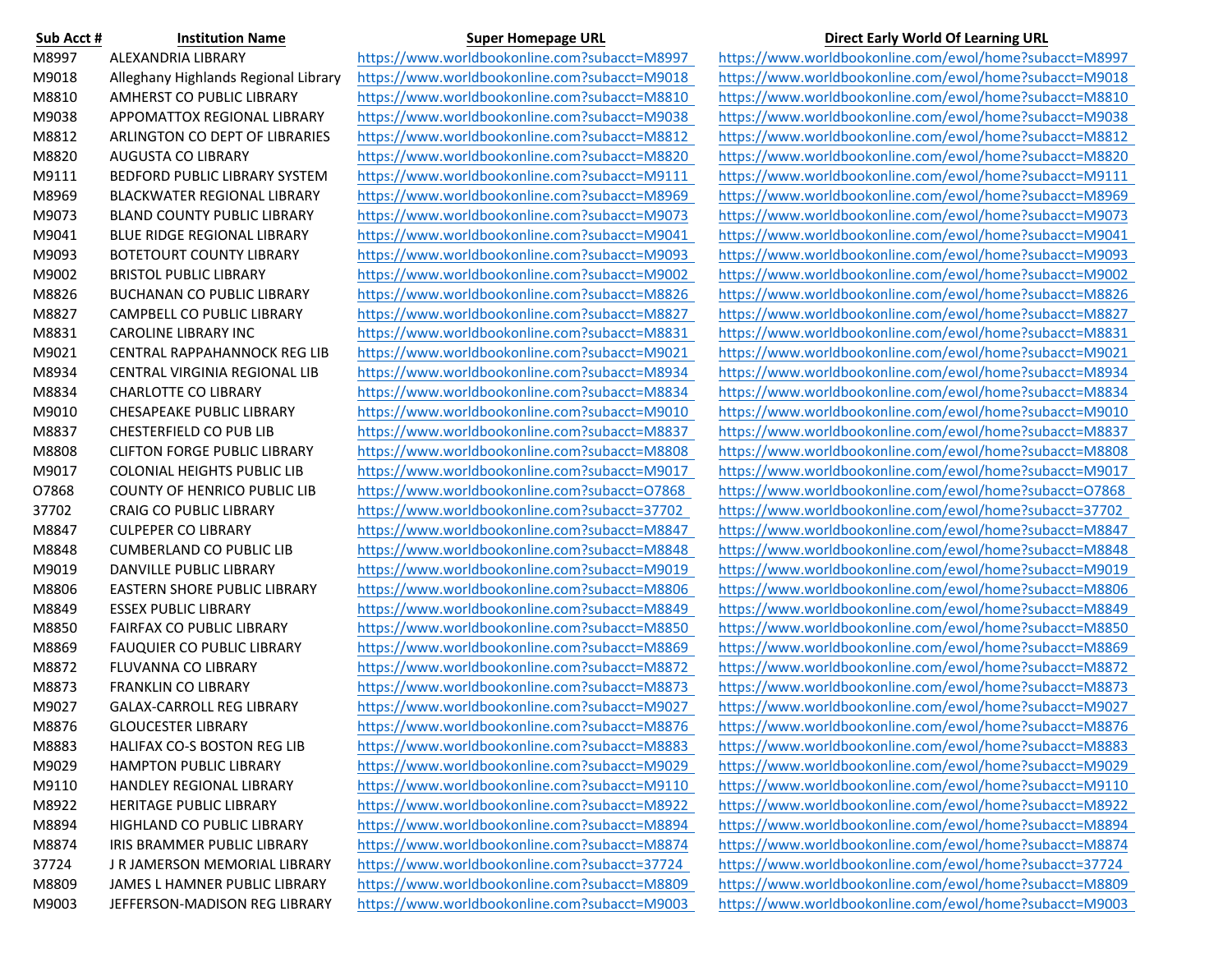| Sub Acct # | <b>Institution Name</b>              |
|------------|--------------------------------------|
| M8898      | <b>LANCASTER CMTY LIBRARY</b>        |
| M8897      | LEWIS E SMOOT MEMORIAL LIBRARY       |
| M8986      | LONESOME PINE REGIONAL LIBRARY       |
| M8899      | LOUDOUN CO PUBLIC LIBRARY            |
| 61619      | Lunenburg Public Library System      |
| M9039      | LYNCHBURG PUBLIC LIBRARY             |
| M8908      | <b>MADISON CO LIBRARY</b>            |
| M9020      | MARY RILEY STYLES PUBLIC LIB         |
| M9033      | MASSANUTTEN REGIONAL LIBRARY         |
| M8909      | MATHEWS MEMORIAL LIBRARY             |
| M9073-2    | Mecklenburg County Public Library    |
| 10337      | <b>MEHERRIN REGIONAL LIBRARY</b>     |
| M8916      | <b>MIDDLESEX COUNTY PUB LIBRARY</b>  |
| M8918      | Montgomery-Floyd Regional Library    |
| M9046      | NEWPORT NEWS PUBLIC LIB SYSTEM       |
| M9052      | <b>NORFOLK PUBLIC LIBRARY SYSTEM</b> |
| M8924      | NORTHUMBERLAND PUBLIC LIBRARY        |
| M8925      | <b>NOTTOWAY CO LIBRARY</b>           |
| M8929      | <b>ORANGE CO LIBRARY</b>             |
| M8885      | PAMUNKEY REGIONAL LIBRARY            |
| M8875      | PEARISBURG PUBLIC LIBRARY            |
| M9064      | PETERSBURG PUBLIC LIBRARY            |
| M8930      | PITTSYLVANIA COUNTY PUBLIC LIB       |
| M9117      | POQUOSON PUBLIC LIBRARY              |
| M9067      | PORTSMOUTH PUBLIC LIBRARY            |
| M8933      | POWHATAN COUNTY PUB LIBRARY          |
| M8936      | PRINCE WILLIAM PUB LIB SYSTEM        |
| M8944      | PULASKI COUNTY PUBLIC LIBRARY        |
| M9072      | <b>RADFORD PUBLIC LIBRARY</b>        |
| M8945      | RAPPAHANNOCK CO LIBRARY              |
| M9073-1    | Richmond County Public Library       |
| M9075      | RICHMOND PUBLIC LIBRARY              |
| M8946      | ROANOKE CITY PUBLIC LIBRARY          |
| M8952      | ROANOKE CO PUBLIC LIBRARY            |
| M8957      | ROCKBRIDGE REGIONAL LIBRARY          |
| M8962      | RUSSELL COUNTY PUBLIC LIBRARY        |
| M9119      | SALEM PUBLIC LIBRARY                 |
| M8980      | <b>SAMUELS LIBRARY</b>               |
| M8965      | SHENANDOAH CO LIBRARY                |
| M8966      | <b>SMYTH COUNTY LIBRARY</b>          |
| M9096      | STAUNTON PUBLIC LIBRARY              |
| M9097      | SUFFOLK PUBLIC LIBRARY SYSTEM        |
| M8977      | TAZEWELL CO PUBLIC LIBRARY           |
| 07331      | VIRGINIA BEACH PUB LIBR              |

https://www.worldbookonline.com?subacct=M8898 https://www.worldbookonline.com/ewol/home?subacct=M8898 https://www.worldbookonline.com?subacct=O7331 https://www.worldbookonline.com/ewol/home?subacct=O7331

## **Super Homepage URL Institution Institution Direct Early World Of Learning URL**

https://www.worldbookonline.com?subacct=M8897 https://www.worldbookonline.com/ewol/home?subacct=M8897 https://www.worldbookonline.com?subacct=M8986 https://www.worldbookonline.com/ewol/home?subacct=M8986 https://www.worldbookonline.com?subacct=M8899 https://www.worldbookonline.com/ewol/home?subacct=M8899 https://www.worldbookonline.com?subacct=61619 https://www.worldbookonline.com/ewol/home?subacct=61619 https://www.worldbookonline.com?subacct=M9039 https://www.worldbookonline.com/ewol/home?subacct=M9039 https://www.worldbookonline.com?subacct=M8908 https://www.worldbookonline.com/ewol/home?subacct=M8908 https://www.worldbookonline.com?subacct=M9020 https://www.worldbookonline.com/ewol/home?subacct=M9020 https://www.worldbookonline.com?subacct=M9033 https://www.worldbookonline.com/ewol/home?subacct=M9033 https://www.worldbookonline.com?subacct=M8909 https://www.worldbookonline.com/ewol/home?subacct=M8909 https://www.worldbookonline.com?subacct=M9073-2 https://www.worldbookonline.com/ewol/home?subacct=M9073-2 https://www.worldbookonline.com?subacct=10337 https://www.worldbookonline.com/ewol/home?subacct=10337 https://www.worldbookonline.com?subacct=M8916 https://www.worldbookonline.com/ewol/home?subacct=M8916 https://www.worldbookonline.com?subacct=M8918 https://www.worldbookonline.com/ewol/home?subacct=M8918 https://www.worldbookonline.com?subacct=M9046 https://www.worldbookonline.com/ewol/home?subacct=M9046 https://www.worldbookonline.com?subacct=M9052 https://www.worldbookonline.com/ewol/home?subacct=M9052 https://www.worldbookonline.com?subacct=M8924 https://www.worldbookonline.com/ewol/home?subacct=M8924 https://www.worldbookonline.com?subacct=M8925 https://www.worldbookonline.com/ewol/home?subacct=M8925 https://www.worldbookonline.com?subacct=M8929 https://www.worldbookonline.com/ewol/home?subacct=M8929 https://www.worldbookonline.com?subacct=M8885 https://www.worldbookonline.com/ewol/home?subacct=M8885 https://www.worldbookonline.com?subacct=M8875 https://www.worldbookonline.com/ewol/home?subacct=M8875 https://www.worldbookonline.com?subacct=M9064 https://www.worldbookonline.com/ewol/home?subacct=M9064 https://www.worldbookonline.com?subacct=M8930 https://www.worldbookonline.com/ewol/home?subacct=M8930 https://www.worldbookonline.com?subacct=M9117 https://www.worldbookonline.com/ewol/home?subacct=M9117 https://www.worldbookonline.com?subacct=M9067 https://www.worldbookonline.com/ewol/home?subacct=M9067 https://www.worldbookonline.com?subacct=M8933 https://www.worldbookonline.com/ewol/home?subacct=M8933 https://www.worldbookonline.com?subacct=M8936 https://www.worldbookonline.com/ewol/home?subacct=M8936 https://www.worldbookonline.com?subacct=M8944 https://www.worldbookonline.com/ewol/home?subacct=M8944 https://www.worldbookonline.com?subacct=M9072 https://www.worldbookonline.com/ewol/home?subacct=M9072 https://www.worldbookonline.com?subacct=M8945 https://www.worldbookonline.com/ewol/home?subacct=M8945 https://www.worldbookonline.com?subacct=M9073-1 https://www.worldbookonline.com/ewol/home?subacct=M9073-1 https://www.worldbookonline.com?subacct=M9075 https://www.worldbookonline.com/ewol/home?subacct=M9075 https://www.worldbookonline.com?subacct=M8946 https://www.worldbookonline.com/ewol/home?subacct=M8946 https://www.worldbookonline.com?subacct=M8952 https://www.worldbookonline.com/ewol/home?subacct=M8952 https://www.worldbookonline.com?subacct=M8957 https://www.worldbookonline.com/ewol/home?subacct=M8957 https://www.worldbookonline.com?subacct=M8962 https://www.worldbookonline.com/ewol/home?subacct=M8962 https://www.worldbookonline.com?subacct=M9119 https://www.worldbookonline.com/ewol/home?subacct=M9119 https://www.worldbookonline.com?subacct=M8980 https://www.worldbookonline.com/ewol/home?subacct=M8980 https://www.worldbookonline.com?subacct=M8965 https://www.worldbookonline.com/ewol/home?subacct=M8965 https://www.worldbookonline.com?subacct=M8966 https://www.worldbookonline.com/ewol/home?subacct=M8966 https://www.worldbookonline.com?subacct=M9096 https://www.worldbookonline.com/ewol/home?subacct=M9096 https://www.worldbookonline.com?subacct=M9097 https://www.worldbookonline.com/ewol/home?subacct=M9097 https://www.worldbookonline.com?subacct=M8977 https://www.worldbookonline.com/ewol/home?subacct=M8977